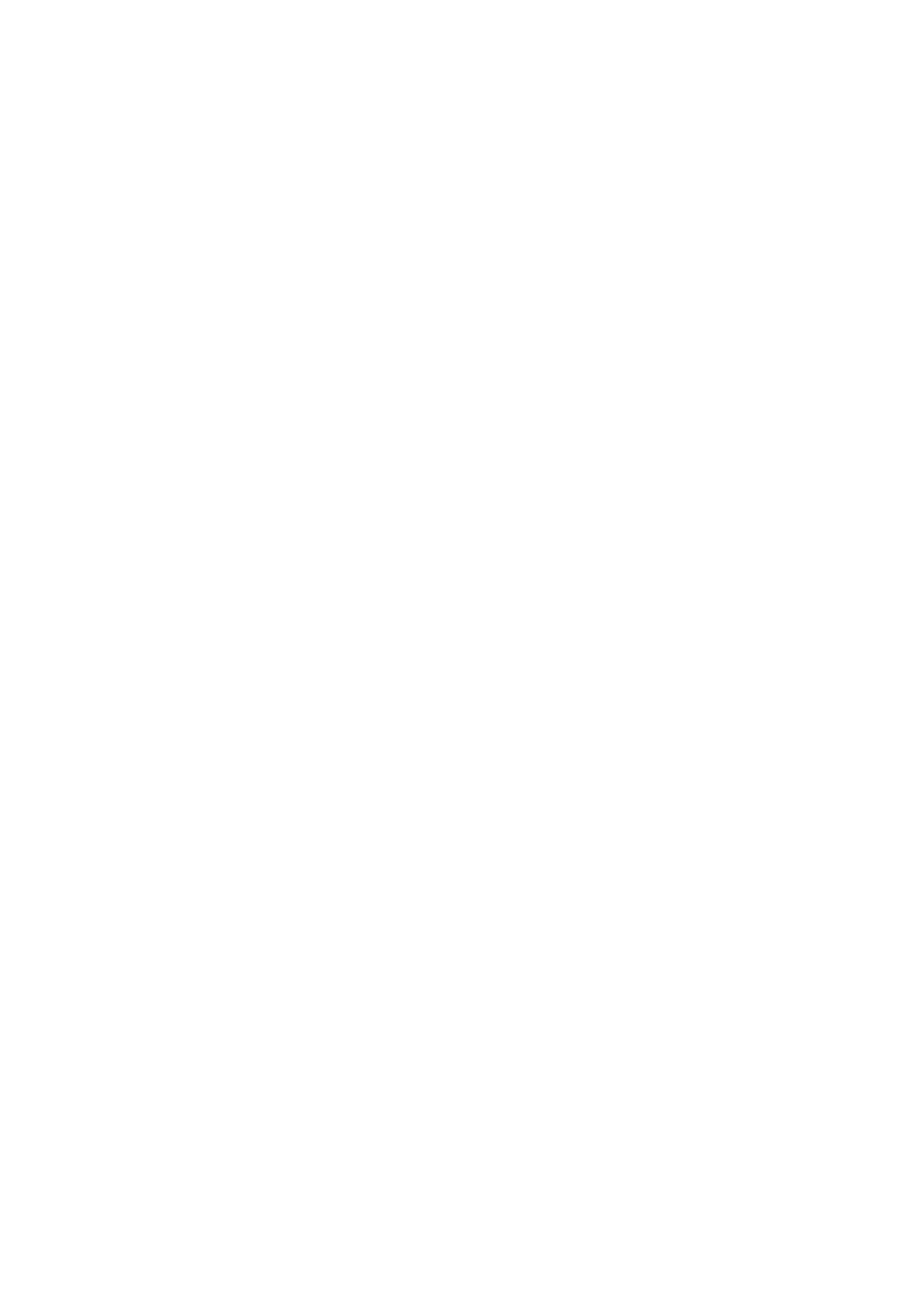# **The Public Interest Advocacy Centre**

The Public Interest Advocacy Centre (PIAC) is an independent, non-profit legal centre based in New South Wales. Established in 1982, PIAC tackles systemic issues that have a significant impact upon disadvantaged and marginalised people. We ensure basic rights are enjoyed across the community through litigation, public policy development, communication and training.

## **Energy and Water Consumers' Advocacy Program**

The Energy + Water Consumers' Advocacy Program (EWCAP) represents the interests of lowincome and other residential consumers of electricity, gas and water in New South Wales, developing policy and advocating in energy and water markets. PIAC receives policy input to the program from a community-based reference group whose members include:

- Council of Social Service of NSW (NCOSS);
- Combined Pensioners and Superannuants Association of NSW;
- Ethnic Communities Council NSW;
- Salvation Army;
- St Vincent de Paul Society NSW;
- Physical Disability Council NSW;
- Anglicare;
- Good Shepherd Microfinance;
- Financial Rights Legal Centre;
- Affiliated Residential Park Residents Association;
- Tenants Union; and
- Mission Australia.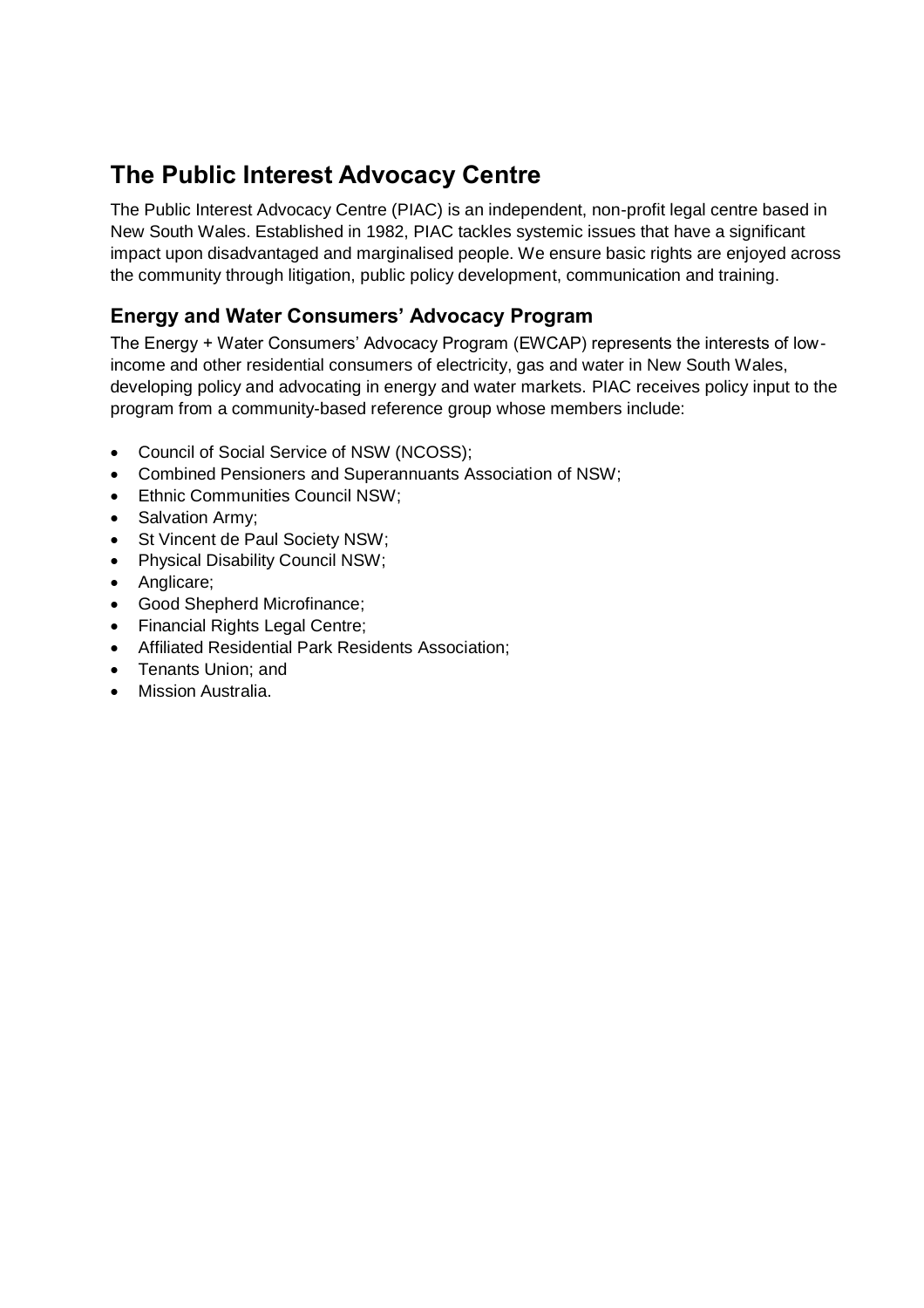# **The AER's role in wholesale market monitoring**

In a dynamic and changing energy market, the AER's wholesale monitoring role is increasingly important for the efficient market required to ensure the long-term interests of consumers are met.

As noted in our earlier submission<sup>1</sup>, PIAC supports the AER being an 'expert' regulator rather than a 'legal' regulator. This entails the AER using its full discretion to give primacy to the National Electricity Objective, particularly as it relates to price impacts over the longer term, and seeking any changes to the rules that would help the AER to achieve that.

PIAC strongly supports both AER's Draft Statement of Approach and Draft 2018 Focus, with some suggested improvements noted below, and concurs with the points made by the EUAA in its submission.

## **Balancing consistency and responsiveness**

PIAC supports the AER's method of using a Statement of approach that remains largely fixed across years, while outlining the particular areas of focus for each report.

The consistency this approach brings is important for

- meaningful comparison and identification of trends;
- providing certainty and understanding of AER's role and remit; and
- helping to continue to build the AER's knowledge and systems.

Specific priorities for each report allows the AER to

- prioritise issues of more concern;
- monitor and respond appropriately to issues and industry behaviours as they emerge:
- tailor the metrics and data sources it uses; and
- reinforce confidence of consumers, governments and other stakeholders that AER is 'on the case'.

## **Comments of the draft statement of approach**

### **Markets**

In PIAC's view, AER should focus on the markets and drivers where there is greatest risk of harm, in terms of inefficient prices faced by consumers, over the short and long term. This has many elements in the markets involved and a variety of products and timeframes over which decisions are made and consequences arise, and geographies.

## **Products**

Noting the points made in our previous submission, PIAC strongly supports the AER's proposed approach to monitoring products in multiple markets (in addition to the spot market) that affect wholesale prices. PIAC also supports considering outcomes relating to the RET

<sup>1</sup> <https://www.aer.gov.au/system/files/PIAC%20-%20Submission%20-%2020%20October%202017.pdf>

<sup>2</sup> • Public Interest Advocacy Centre • Submission to AER Draft Wholesale Electricity Market Performance Monitoring Statement of Approach and 2018 Focus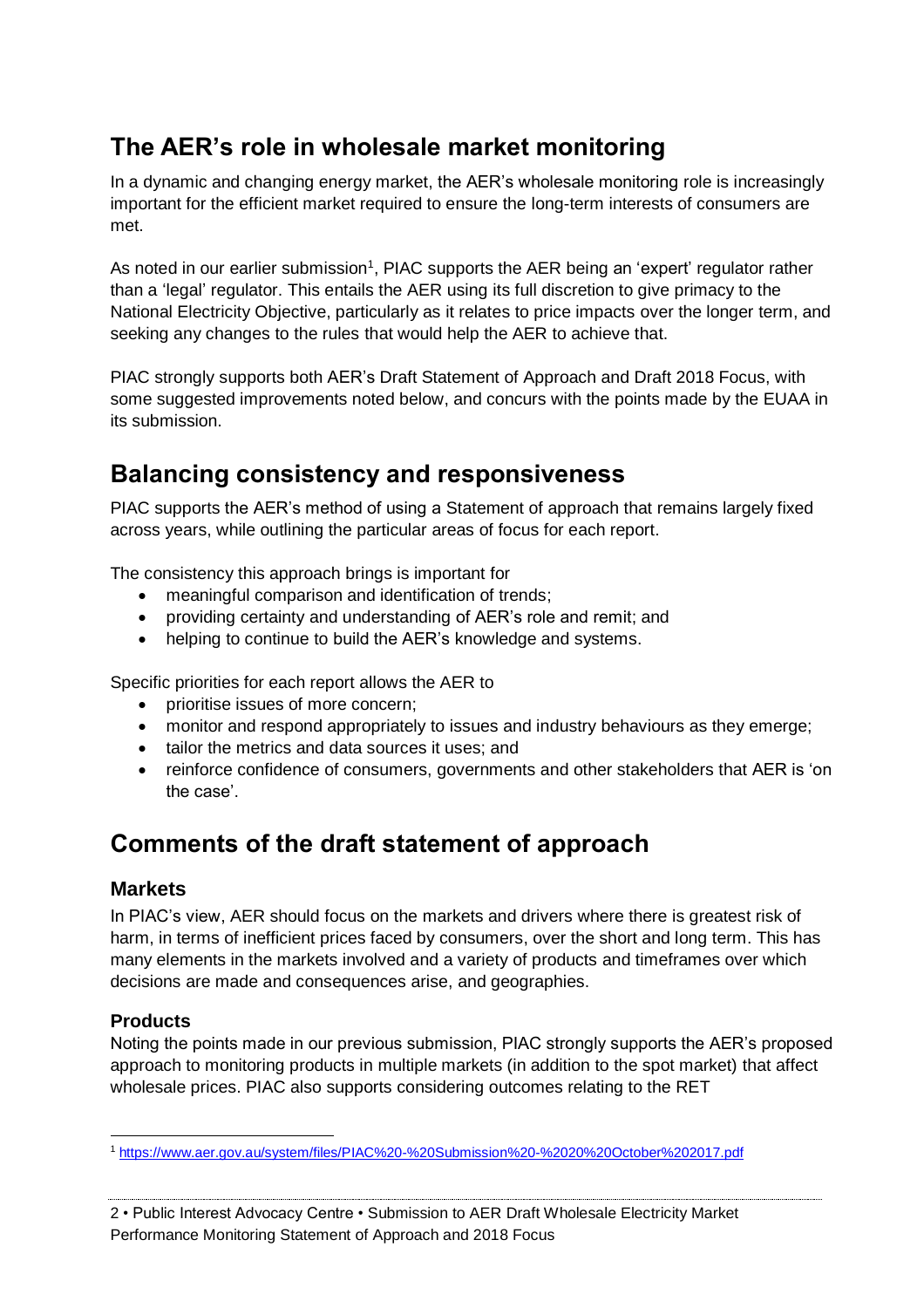The AER's Statement of Approach should be robust enough to pre-empt and incorporate new markets as they are created, and respond to changes to the function or relative importance of existing markets and to potential impact of NEG on the derivatives market. This implies gathering information, for comparative purposes, on products and markets that have not yet identified as areas of concern.

### **Geographic**

PIAC supports monitoring at a regional level – most wholesale behaviours will be region-specific due to boundaries of markets while others, such as RET, may warrant NEM-wide focus

### **Temporal**

PIAC supports looking at 5-minute and longer time scales. Wholesale price impacts on consumers are affected by the 5-minute dispatch as well as decisions which have effects over much longer time frames, such as the effectiveness of investment/withdrawal signals.

Refer also to commentary in PIAC's previous submission.

## **Framework**

PIAC supports the AER's structure-conduct-performance approach, as well as using a range of metrics.

### **Structure**

PIAC supports the AER's focus on market concentration and vertical integration.

PIAC supports the AER monitoring barriers to entry, which is particularly relevant given the rate of change in the market with new technologies and business models pushing the limits of the current regulatory environment. PIAC suggests also considering barriers and disincentives that may affect efficient exit, particularly where this may distort wholesale market outcomes.

### **Performance**

PIAC supports the AER comparing prices against a benchmark to identify sustained prices above (or below) the theoretically efficient level. This is more appropriate than only looking for individual instances where the price appears to be outside of this range.

PIAC questions whether LCOE is the best metric for this comparison, given inherent limitations and common misuse or misinterpretation of LCOE values, and suggests that the AER considers other metrics.

PIAC supports identifying productive, allocative and dynamic efficiencies, and in particular whether issues adversely impacting these are transient or sustained.

## **Information**

PIAC strongly supports the AER using its powers to acquire non-public information, and stresses that the AER should not have regard to unsubstantiated suggestions from industry that it is overly onerous to provide such information.